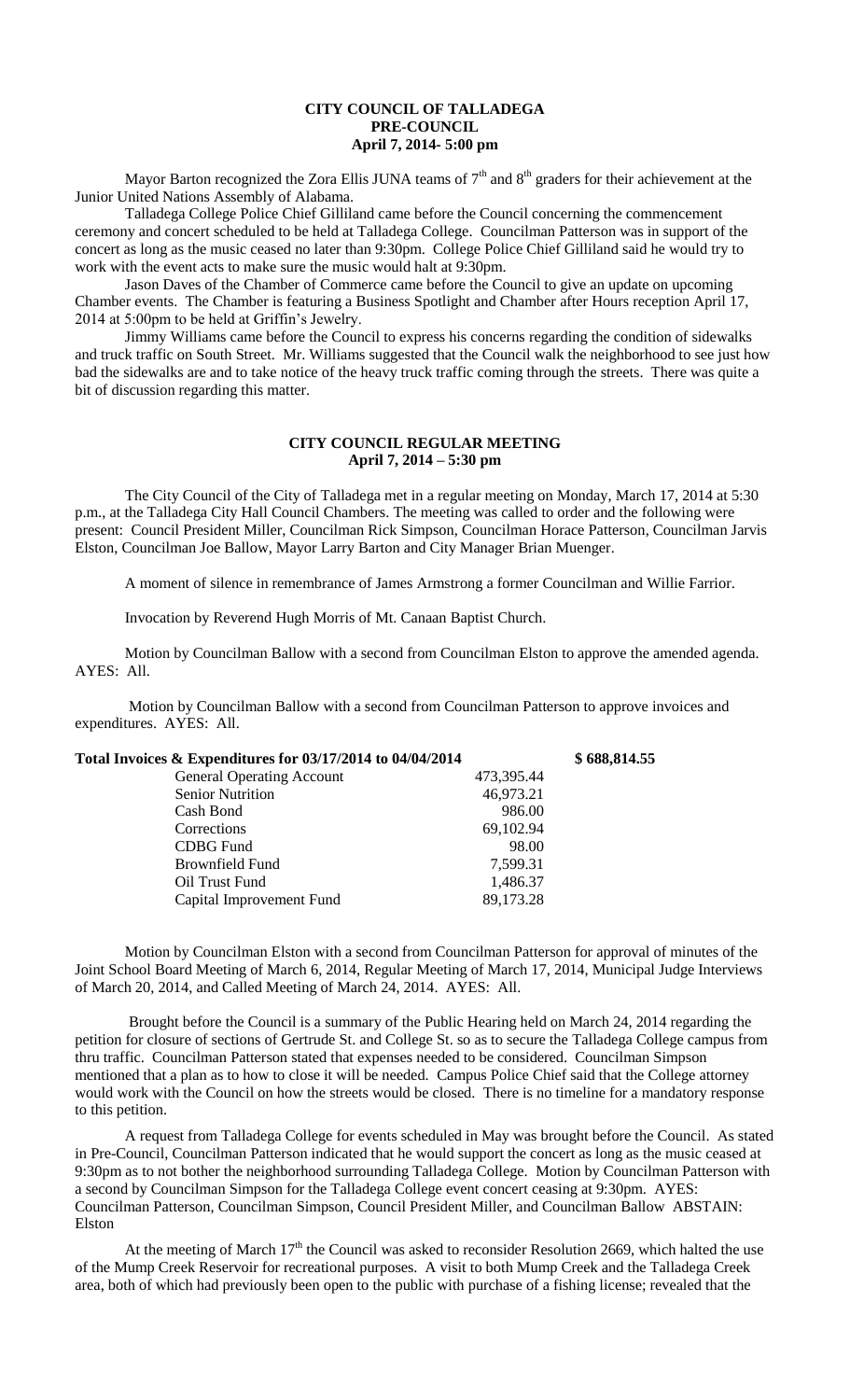road to the various areas of Talladega Creek lies predominantly on private hunting land and the condition of the road is poor and in need of extensive repair.

Brought before the Council was a Red Cross funding request by the Talladega-St. Clair Chapter for \$1,000.00. The Council has \$4660.00 in discretionary funds remaining for this fiscal year. Councilman Patterson asked whether the Council can legally fund this request. The request was tabled.

Auditors Jason Harpe and Courtney from CRI presented to the Council the City's 2013 Audit. The City's current Comprehensive Annual Financial Report (CAFR) continues to meet the Certificate of Achievement program requirements. CRI has issued an unqualified opinion, the highest rating, on the financial statements and reports no significant deficiencies or material weaknesses on the governmental functions.

Matt Golab from InSite Engineering presented to the Council the Pre-Paving Utility Analysis and I&I Studies. The competed analysis included the cleaning, video inspection and smoke testing of more than 25,000 linear feet of sewer, which has revealed significant need for replacement of lines and manholes, as well as numerous spot repairs. The water lines in the area also require significant repair, although much of that work is concentrated on service laterals. For Council consideration is a contract with InSite Engineering for design services associated with the aforementioned repair needs. These are presented as a single design contract, although it will be bid as multiple different projects. The design contract includes service line replacements throughout the project areas, the replacement of the water line on Crestview Road, the replacement of the water line on North Street, and the replacement of areas of sewer that will require excavation. A large amount of sewer lines within these areas will also need to be lined at a later date to prevent inflow.

**Ordinance #1770** designating three roadways in the Belleview Subdivision (Scenic Drive, Adams Ridge Lane, and Lookout Lane) as public roadways to be maintained by the City.

Motion by Councilman Patterson with a second by Councilman Ballow for immediate consideration of Ordinance #1770. Roll Call. AYES: All.

Motion by Councilman Patterson with a second by Councilman Ballow for reading of the heading only for Ordinance #1770. Roll Call. AYES: Councilman Elston, Councilman Miller, Councilman Patterson, and Councilman Ballow. ABSTAIN: Councilman Simpson

AN ORDINANCE TO DESIGNATE THREE ROADWAYS IN THE BELLEVIEW SUBDIVISION (SCENIC DRIVE, ADAMS RIDGE LANE, AND LOOKOUT LANE) AS PUBLIC RAODWAYS TO BE MAINTAINED BY THE CITY OF TALLADEGA.

Motion by Councilman Patterson with a second by Councilman Ballow for the adoption of Ordinance #1770. Roll Call. AYES: Councilman Miller, Councilman Patterson, and Councilman Ballow ABSTAIN: Councilman Elston and Councilman Simpson

**Resolution #3123** approving a contract with Insite Engineering for design and inspection for utility service line replacements and repairs throughout the 2014 paving project area at a cost not to exceed \$138,700.00

Motion by Councilman Ballow with a second by Councilman Elston to approve Resolution #3123. Roll Call. AYES: All.

**Resolution #3124** approving the FY2014 Transportation Alternatives Program (TAP) grant application for A.D.A. Improvements to the Talladega Courthouse Square.

Motion by Councilman Ballow with a second by Councilman Elston to approve Resolution #3124. Roll

## Call. AYES: All

**Resolution #3125** approving the surplus of real and personal property which are no longer needed for public and municipal purposes.

Motion by Councilman Elston with a second by Councilman Patterson to approve Resolution

#### #3125. Roll Call. AYES: All.

**Resolution #3126** approving a sanitary sewer easement for 3D Development Partners LLC (Family Dollar store) at the intersection of Battle Street and Hill Street.

Motion by Councilman Patterson with a second by Councilman Ballow to approve Resolution #3126. Roll Call. AYES: All.

Motion by Councilman Elston with a second by Councilman Patterson to approve the invoices and expenditures for the Water Department. AYES: All.

| Water Department Expenditures for 3/20/14 to 4/4/14 |            | \$442,003.76 |
|-----------------------------------------------------|------------|--------------|
| <b>O</b> perations & Maintenance                    | 123,430.61 |              |
| Revenue                                             | 315,073.15 |              |
| North Talladega Co Water                            | 3.500.00   |              |